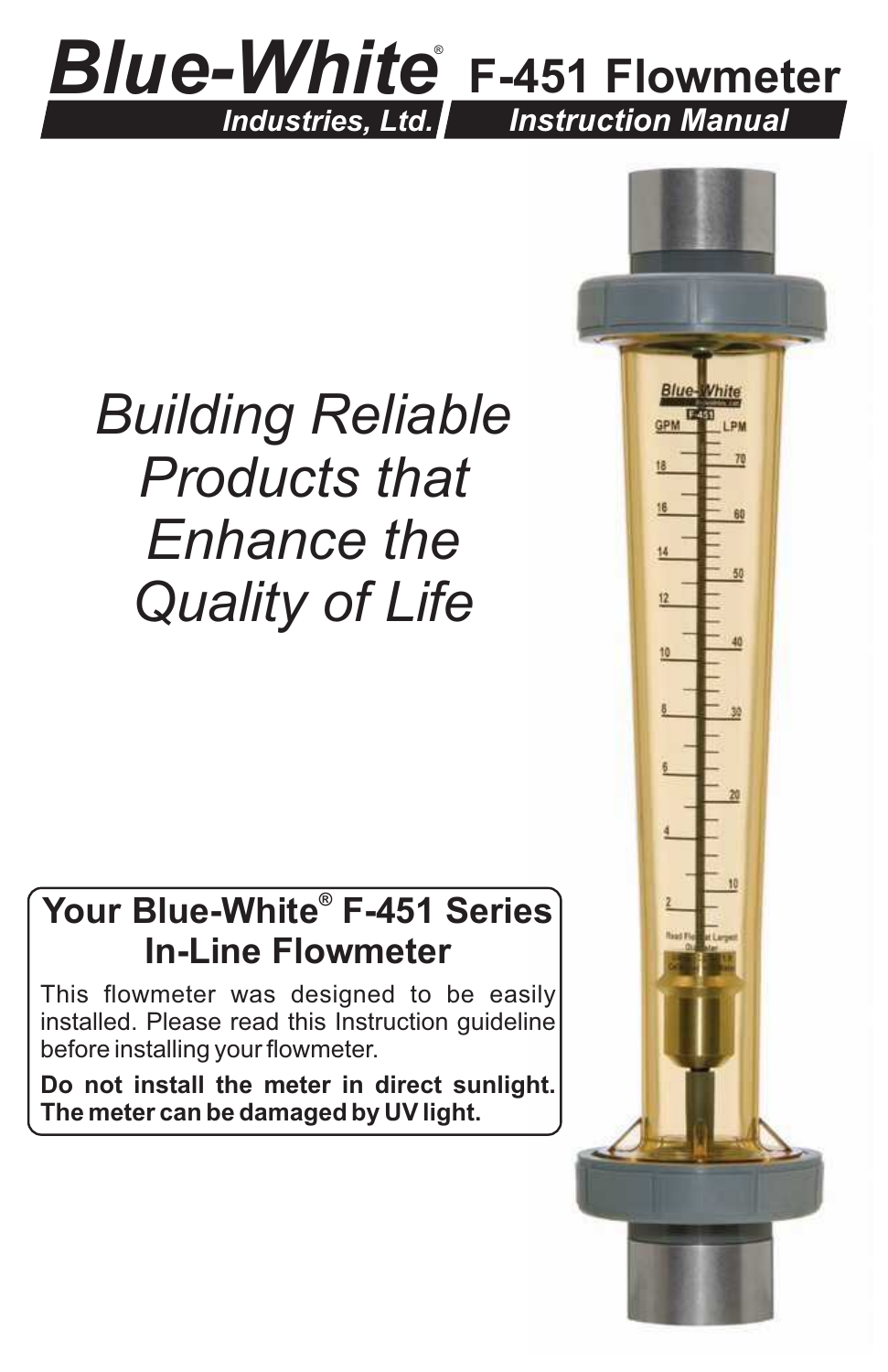## **INSTALLATION GUIDE EXPLOSITION**

**1 The flowmeter must be installed in a vertical plane to ensure accuracy.**  Misalignment may damage the flowmeter and also may cause the o-ring seals to leak.

**2 Use only PTFE tape on the threaded adapters.** Pipe dope and glue will damage the polysulfone meter body and fittings. Or install the flowmeter after all glued fittings have dried and fumes have been purged from the system.

**3 Mounts and supports must be sturdy enough to support the plumbing and prevent vibration.** Vibration and heavy loads will damage the meter.

**4 Avoid imposing a sudden burst of flow to the meter.** Solenoid valves will damage the meter. Such a burst will cause the float to impact the top float stop with destructive force.

**5 The Maximum fluid temperature is dependant on the working pressure.** High pressure and temperature with damage the meter. (see temperature VS pressure chart)

## **TEMPERATURE vs PRESSURE**



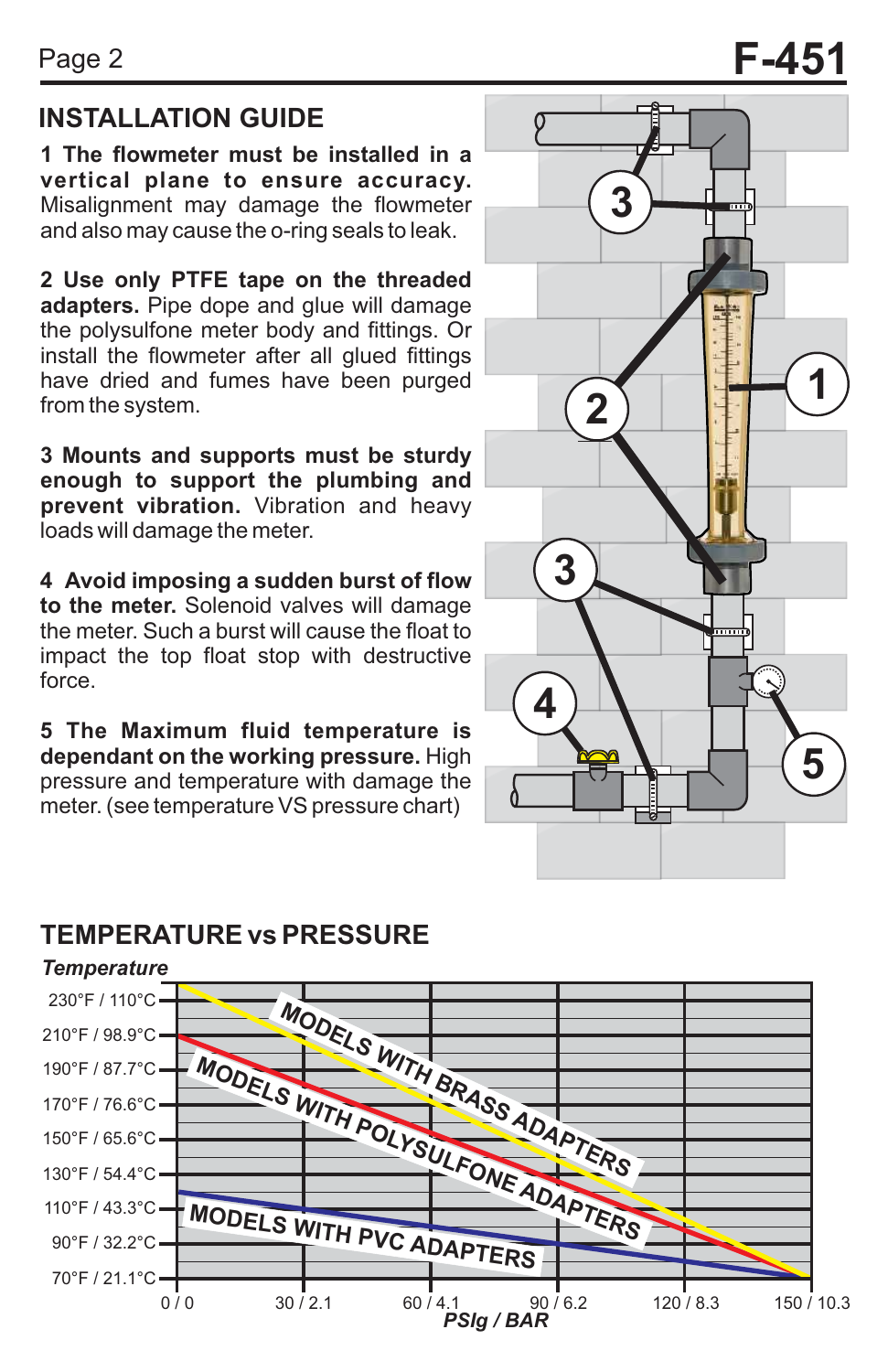## **EXPLODED VIEW, PARTS LIST AND SPECS**

### **EXPLODED VIEW PARTS LIST**



| Item                                                      | Catalog               | <b>Description</b>                                                          | Qty                 |  |
|-----------------------------------------------------------|-----------------------|-----------------------------------------------------------------------------|---------------------|--|
| 1                                                         | F-45038N              | <b>Union Nut</b>                                                            | 2                   |  |
| 2                                                         | F-45030N<br>F-45036   | Adapter, vertical, 1" F/NPT (PSF)<br>Adapter, vertical, 1-1/2" M/NPT (PVC)  | $\overline{2}$<br>2 |  |
| 3                                                         | F-45025<br>F-45025-2  | Wireholder 1-10, 2-20 (PSF)<br>LG Wireholder 3-30, 4-40 (PSF)               | 2                   |  |
| 4                                                         | 2-136V                | O-Ring 2-136 (Viton)**                                                      |                     |  |
| 5                                                         | 2-006A<br>2-008V      | Float Stop .5-6, 1-10, 2-20 (Aflas)<br>Large Float Stop, 3-30, 4-40 (Aflas) |                     |  |
| 6                                                         |                       | Float (SS)*                                                                 |                     |  |
| $\overline{7}$                                            |                       | Meterbody (PSF)                                                             |                     |  |
| 8                                                         | F-45028<br>F-450028-2 | Guide Wire, .5-6, 1-10, 2-20, (SS)*<br>Guide Wire, 3-30, 4-40 (SS)*         |                     |  |
| 9                                                         | F-45046<br>F-45054    | Wireholder, .5-6, 1-10, 2-20 (PSF)<br>Wireholder, 3-30, 4-40 (PSF)          |                     |  |
| 0 km - Itaar ta - Itaar taar ta'u canaan san kale san san |                       |                                                                             |                     |  |

#### *Shading indicates item not sold separately*

\*Hastelloy C-276 Option Available \*\*EP Option Available

PSF= polysulfone SS = # 316 Stainless Steel PP = polypropolyne PVC = Polyvinyl chloride

### **METER SPECS**

| <b>Scale</b>           | Permanent dual scale silkscreen     |
|------------------------|-------------------------------------|
| <b>Max Pressure</b>    | See Temperature vs. Pressure chart* |
| <b>Max Temperature</b> | See Temperature vs. Pressure chart* |
| Height                 | 14.5" (368mm)                       |
| Width                  | 3.1875" (81mm)                      |
| <b>Accuracy</b>        | ± 2% of full scale reading          |

## **APPLICATION NOTES**

Although meters may be suitable for other chemicals, Blue-White cannot guarantee their suitability. It is the responsibility of the user to determine the suitability of the flowmeter in their application. **Flowmeters are tested and calibrated for water only.**

### **MAINTENANCE**

The "Exploded View" drawing illustrates assembly of the F-451N series meter. If your flowmeter needs to be cleaned refer to this drawing when reassembling the unit. The tapered tube may be cleaned with a soft bottle brush. Use a MILD soap and water solution for cleaning purposes. Note the float's "up" position.